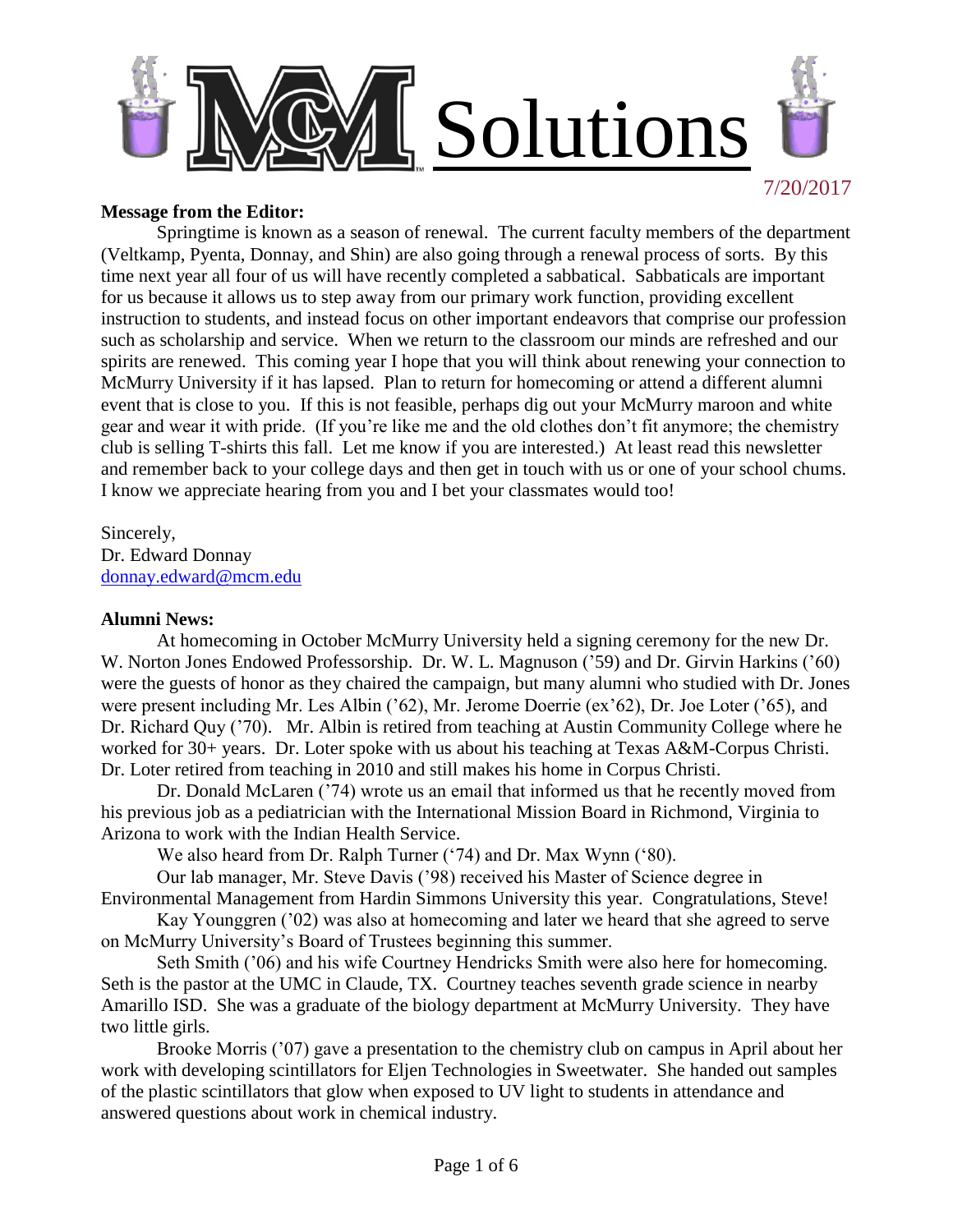Mrs. Katie (Neal) Pierce ('10) is now officially triple C licensed in surface water treatment, wastewater treatment, and lab analysis. This comes in handy at her job with the City of Abilene Environmental Laboratory.

In 2017, for the third year in a row, Mr. Brandon Randell ('10) was a finalist for the Science Teacher Limelight Award for his work at Cooper High School in Abilene. He won the award in 2015. We enjoyed the chance to catch up while he was at homecoming as well.

Dr. Erica (Rawls) Wilson ('11) and her husband are expecting their first child, a baby girl, later this year. Congratulations to the Wilsons!

You may have noticed that Dr. Danni McMahan ('12) was featured in the Spring 2017 issue of *The Messenger* (McMurry University's Alumni Magazine). She is a licensed pharmacist serving a two-year residency at a Veterans Administration hospital in Dallas, where she works with a medical team in various parts of the hospital. This is after graduating first in her class from the Texas Tech University Health Sciences Center School of Pharmacy in 2016.

From Facebook, we noted that Dr. Tara Williams ('12) got engaged and will be married later this year. Congratulations Tara!

Also we noted that Ms. Amanda (Genzling) Sikes ('13) passed the National Council Licensure Examination for Registered Nurses in January after an accelerated BSN program at Texas Tech University Health Sciences Center. She now works as a RN in the Emergency Room at Hendrick Medical Center in Abilene.

Mr. Josh Brooks ('14) was recently admitted to the Texas Tech University Physician's Assistant program. He will spend 15 months in Midland, then perhaps back in Abilene for a year of clinical work to complete the program. Congratulations Josh!

The McMurry SMAB sponsored the fifth annual golf tournament in conjunction with an alumni weekend event in Fredericksburg on April 28<sup>th</sup> and 29<sup>th</sup>. Dr. Donnay attended the alumni weekend and spent time with Richard Ouy ('70), Joe Hudman ('71), Brad Rowland ('14), Josh Brooks ('14) and other alumni at the meals Friday and Saturday evenings. Brad and Josh won trophies as part of the winning golf team and Josh won an award for the longest drive. A great time was had by all the participants and it would be marvelous if there was a bigger turnout next year when the golf tournament will be in the DFW area. Proceeds from the golf tournament fund SMAB priorities such as the Charles and Lisa Bloomer Research Stipend, supports student academic travel, and helps meet expenses associated with field research. If you would like to know more about this annual event or SMAB, you can find a link to their website on our webpage,

*[www.mcm.edu/chemistry](http://www.mcm.edu/chemistry)* or contact the chair Elaine Harmon at *[elaine.d.harmon@gmail.com](mailto:elaine.d.harmon@gmail.com)*.

## **Departmental News:**

The department is happy to introduce three new graduates: Daniel Kent, Shantel Thomas, and Lizbet Miller! Daniel has spent the past year at the Texas Tech Health Sciences School of Pharmacy in Abilene since being granted early admittance to their program after his junior year. Under the agreement between the two schools, a McMurry University bachelor's degree is awarded upon successful completion of the first year of pharmacy school. He did take a break in studying for finals at the pharmacy school to walk in McMurry's graduation ceremony. Shantel Thomas spent two summers doing undergraduate research, one with Dr. Shin funded by the Welch Foundation and another at the University of Akron sponsored by the National Science Foundation with Dr. Sadhan Jana and Dr. Tianbo Liu studying polymer chemistry. She was also a standout track athlete during her time at McMurry winning six golds at the conference meet in her senior season. She currently plans to seek employment for a year as she prepares to apply to pharmacy schools for the fall of 2018. Daniel and Shantel shared the honor of Outstanding Senior from the department. Lizbet Miller is an active duty member of the US Air Force which has meant the road to her degree was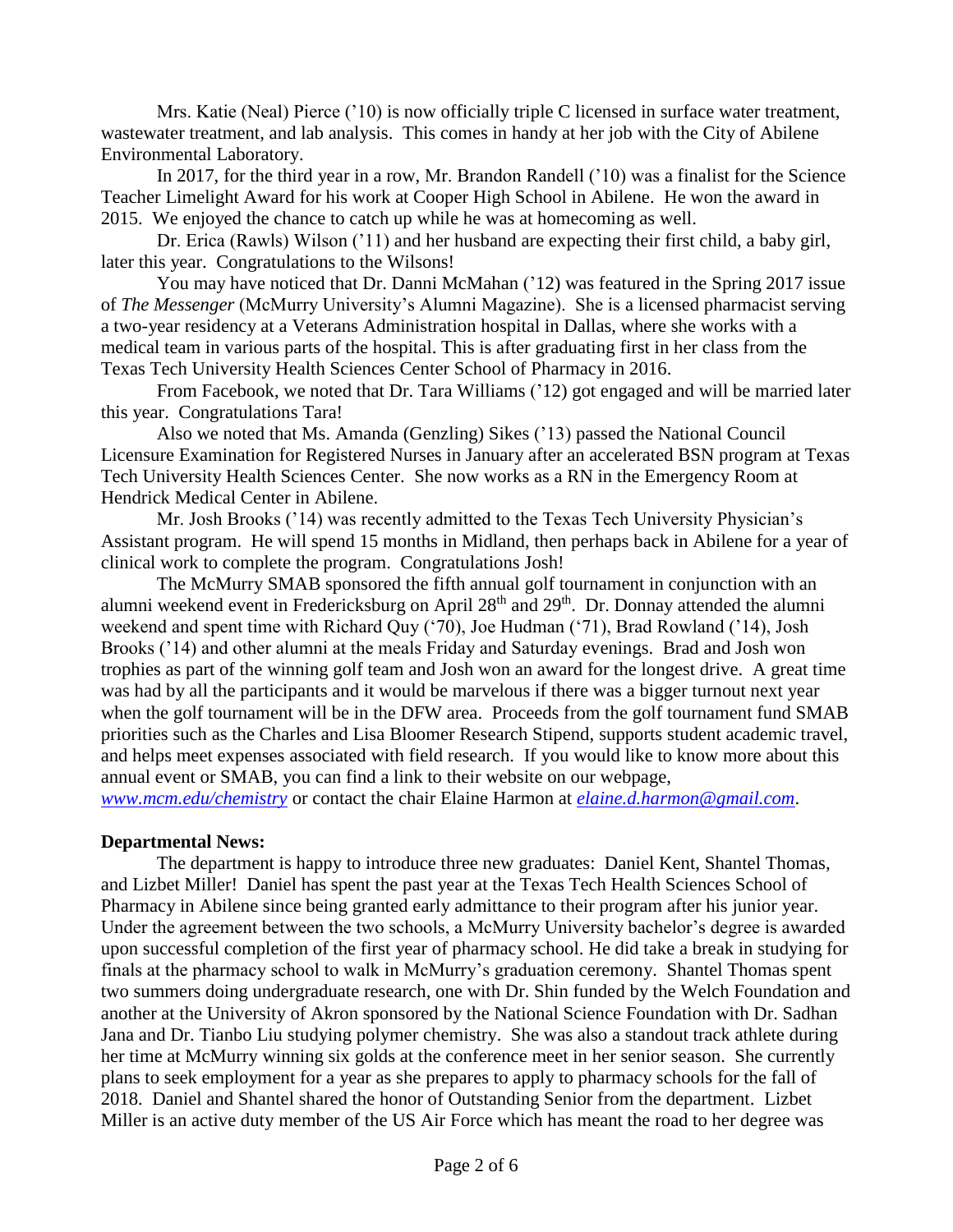more circuitous than most. Nonetheless, she persevered and completed the final requirements and has received her McMurry University degree in biochemistry with minors in math and allied health. Congratulations to all three graduates!

Another student the department wants to convey best wishes toward is Mukundwa Gael. Mukundwa is a native of Rwanda although he has been in the US for quite some time. He transferred to McMurry University and took multiple chemistry and biology courses in two years on the path towards a biochemistry degree, but came up a little short of meeting all the university requirements. Nevertheless, Mukundwa scored in the 98th percentile on the entrance exam for pharmacy schools (the PCAT) and has been accepted into the pharmacy program at the University of Tennessee. Since he got accepted into his first choice school, the department will forgive him for not keeping us company this fall.

The McMurry University Student Affiliates Chapter of the American Chemical Society (ACS) hosted 4<sup>th</sup> grade students from Jim Ned elementary during homecoming. This was the fourth year in a row that students from Jim Ned were hosted by our chemistry club. What began as a simple chemistry show for the classmates of Dr. Pyenta's children has now grown into an annual tradition. Last year's  $4<sup>th</sup>$  graders (i.e. this year's  $5<sup>th</sup>$  graders) were hosted by the biology club for the third year. The students participated in several science activities around visits to teepee village.

The local section of the ACS sponsored Dr. Stephanie Taylor, a senior lecturer in the Department of Science and Math Education at the University of Texas–Dallas and President-elect of the Associated Chemistry Teachers of Texas (ACT2) to present a talk titled "Authenticity in the K-16 (and beyond) Classroom" in September. She will be organizing the biennial conference for  $ACT_2$  in the summer of 2018 that will take place at McMurry University. The conference will bring 80-100 high school chemistry teachers to campus for presentations and workshops.

During her sabbatical in fall 2015, Dr. Veltkamp studied possible predictors for student success in CHEM 1410 and also reviewed a number of possible programs for improving student success in our first-year courses. In her report to the administration, she strongly advised that McMurry adopt a nationally recognized program known as Supplemental Instruction (SI), which is headquartered at the University of Missouri-Kansas City (UMKC). In December, 2016, McMurry's Board of Trustees decided that McMurry should adopt this program, and sent Dr. Veltkamp, Dr. Larry Bonds (English), and Dr. Cindy Martin (Math) to the two-day training at UMKC in January, just a few days before classes began. Dr. Cindy Martin is serving as the campus coordinator for SI. In part, that means she identifies courses in which SI could be useful and encourages those professors to use SI, and she trains the student peer leaders who will serve as SI leaders for those courses. During the spring semester, we had SI in General Chemistry II and in one section of English I. Given the very short time we had between training and implementation, it is difficult to judge the effectiveness of the program in just one semester. However, SI will be expanded to a beginning Psychology course, Anatomy and Physiology I, General Chemistry I, and English II during the fall semester.

Dr. Donnay was on sabbatical during the spring 2017 semester, confirming and expanding upon work done by students with chromium metal complexes. He obtained an appointment as a Visiting Scholar at the University of Texas–Arlington in the laboratory of Dr. Fred MacDonnell to have access to high end instrumentation used to characterize the photochemical and physical properties of the compounds. These compounds eventually could be used as improved photosensitizers in photodynamic therapy against cancer.

Dr. Shin applied for and was granted a sabbatical for the spring of 2018. Dr. Shin says, "Due to the resistance to synthetic cancer drugs and complexity of breast cancer, it caught our attention to investigate extracts from natural resources as potentials against breast cancer. The extracts of Asclepias syriaca, Asclepias viridis, Solanum elaeagnifolium, Gaillardia pulchella, and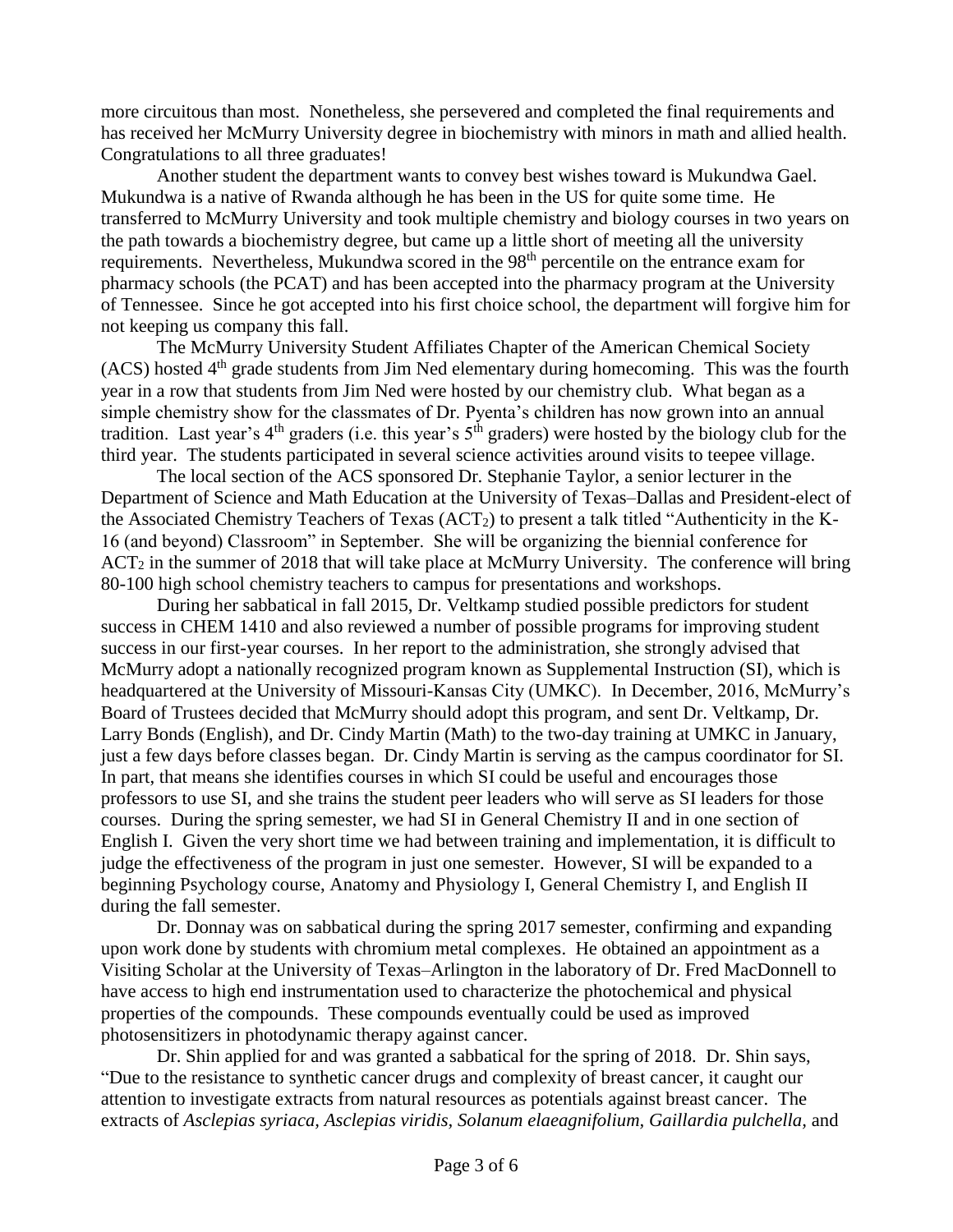*Glandularia bipinnatifida* of West-Central Texas plants in Taylor and Callahan counties were tested with a microtitration viability assay with breast cancer cell line MDA, compared to SAHA. The preliminary study has shown extracts of *Asclepias syriaca* and *Gaillardia pulchella* significantly reduced the viability of breast cancer cell line MDA in culture." She will investigate those biologically active compounds in collaborative work with Dr. Jeon Jun-Ha at University of Texas-Arlington. In addition, she will continue to evaluate histone deacetylase inhibitors synthesized in her lab as anticancer agents or antibiotics in collaboration with Dr. Robert Shaw at Texas Tech University and other institutions. Dr. Shin was also promoted to the rank of full professor beginning the fall of 2017.

The department was successful in obtaining a three-year renewal of our Welch Foundation Departmental Grant for \$25,000/year conditional on completion of an acceptable yearly report. This grant is essential for supporting students and faculty doing research. The department has received this funding from the Welch Foundation continuously since 1998 and the streak will now be extended until May 2020. Current work being done under the grant is described below. In addition, Drs. Pyenta and Shin received a Sam Taylor Award worth \$1,500.00 in 2016-2017 for a joint project, entitled "Evaluation of Cell Viability with Histone Deacetylase inhibitors in Breast Cancer Cells: MCF-7 and MDA-MB-231 as Potential Anti-Cancer Drugs".

## **Departmental Research:**

Dr. Shin had a paper published in the Journal of Enzyme Inhibition and Medicinal Chemistry titled "Inhibition of *Bacillus anthraces* Metallo-β-lactamase by Compounds with Hydroxamic Acid Functionality" (*J. Enzyme Inhib. Med. Chem.*, **2016**, *31* (Suppl. 4), 132-137). Jonathan Urbanczyk, a 2011 McMurry University graduate with a degree in biomedical science major who wrote an honors' thesis with Dr. Shin on drug discovery of antibiotics, was recognized as a co-author. He is currently doing a residency in Internal Medicine with the hopes of subspecializing in Cardiology afterwards at Baylor Scott and White Hospital Temple, TX.

Dr.Shin's research interests have evolved through the work done by her former student Kara Black (a 2015 McMurry University Biology graduate who is currently in medical school) and in collaboration with colleagues, Drs. Juliet Spencer at University of San Francisco, and Gary Wilson, Anna Saghatelyan, and Paul Pyenta at McMurry University. As a result, bioactive substances extracted from West Texas plants were tested with two different types of breast cancer and various bacterial cells. Preliminary results of this project entitled "Breast Cancer Cell MDA Viability of Extracts from Taylor and Callahan Counties of West-Central Texas Plants: *Asclepias syriaca, Asclepias viridis, Solanum elaeagnifolium, Gaillardia pulchella,* and *Glandularia bipinnatifida*" was presented by Dr. Shin in the general poster session of the Division of Medicinal Chemistry at the 252nd ACS National Meeting in Philadelphia, PA, August 21-25, 2016; MEDI 57.

This summer the department has five undergraduate students conducting research on the Welch Foundation Departmental Grant. Dr. Donnay will supervise Megan Butler on a project to synthesize analogues of dipyridophenazine (DPPZ), a ligand that increases metal complex-DNA binding. Ananda Lewis, Brittany Everett, Haley Shepard, and Alisa Rasley will be working with Drs. Shin and Pyenta on the collaborative project for which they received the Sam Taylor grant (*see Department News*) or continuing the work described in the previous paragraph.

#### **School and Miscellaneous News:**

Recent retirements from the ranks of McMurry University faculty and staff include Rev. Bill Libby from religion/athletics and Dr. Gary Shanafelt from history. Both are still teaching part time and are fixtures at McMurry sporting and artistic events. Bev Ball has also decided to retire after a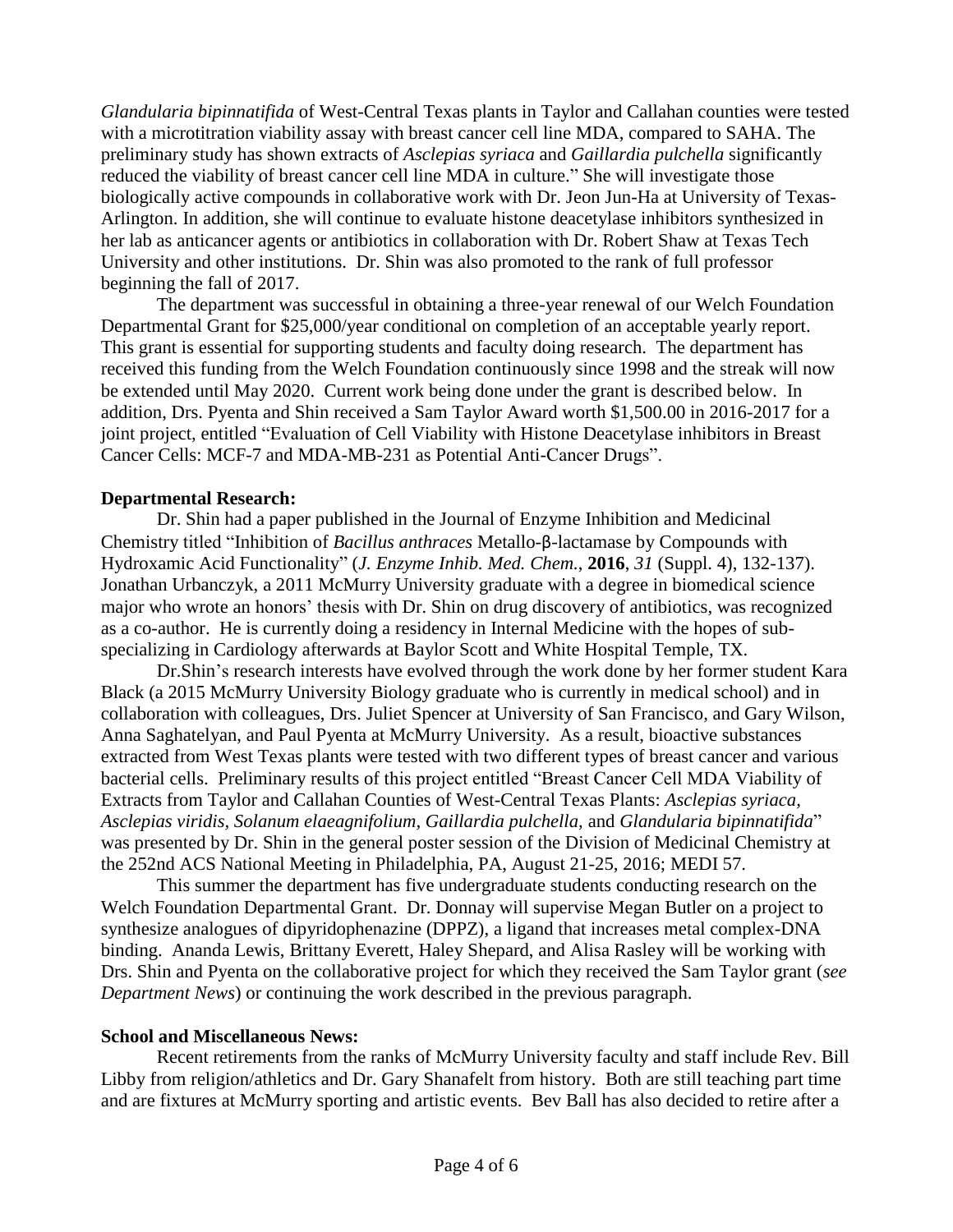long and distinguished career coaching swimming at Abilene High before beginning the swimming program at McMurry University.

There has been quite a turnover in the Student Affairs area of campus. A new Dean of Students and Campus Life, Dr. Allen Withers, was hired, this year. Dr. Withers comes to McMurry after serving at two schools in West Virginia, Alderson Broaddus University and New River Community & Technical College. Searches are currently underway to hire a new Director of Student Activities, an Assistant Dean for the First Year Experience, and a new University Chaplain. McMurry has also decided to begin a softball program. A coach has been hired and is busy recruiting the first team members. The team will begin play next spring on a city owned field. An on-campus softball stadium is planned in the future.

McMurry University is expanding its online presence with two new programs. The first is a completely online general business degree. This program is specifically for non-traditional students. The target audience are those individuals that have some previous college background, but for whatever reason did not complete a degree. The second online program is open to anyone who is interested in criminal justice.

## **40 Years Ago in the Department**

*(Below are news items and excerpts from the department newsletter from April 1977. The entire newsletter can be seen under the "Department News" tab on our website, [www.mcm.edu/chemistry\)](http://www.mcm.edu/chemistry)*

"This year four chemistry majors are graduating. Conley Goines completed work for a B.S. degree in December … Greg Fabian, Dwight Needels, and Carl Stubbs will graduate with a B.A. degree. …Carl, Dwight, and Greg will have ACS certified degrees."

"This summer Dr. Klassen and Dr. Sonntag will continue a research program. Tom Garrett will be working on a student research fellowship. At the New Orleans ACS meeting, Dr. Klassen read a paper on ruthenium and osmium complexes coauthored with Tom Headstream and Dwight Needels."

"Gamma Sigma Epsilon Honorary Chemical Society sponsors the Conn Award for undergraduate research papers and last year Rod Fabian was given a Conn Award. This year Dwight Needels has entered the contest. The Xi Beta chapter at McMurry inducted Tom Garrett, Kurt Blackketter, and Bill King into the Society. …Carl Stubbs was honored by the Chapter with the outstanding member award." McMurry chemistry students honored for their academic achievements were: freshman-Mike Jones, sophomore- Bill King, junior- David Schkade, seniors-Dwight Needels and Greg Fabian.

"As all of you know, Dr. Jones passed away last spring after a brief illness. …Almost all of you received a letter from the department concerning a scholarship fund to honor Dr. Jones. …the fund stands at \$3,835. …It is our hope that the scholarship can be awarded in the fall of 1978 to a chemistry major." *Currently the endowed Dr. W. Norton Jones Scholarship is awarded annually to a junior chemistry major for use during their senior year and this year it was worth approximately \$4900.*

"The administration has approved our request of last September to employ a biochemist for the department beginning in August 1977. Our request was modified by the administration in that the person employed must teach part-time in biology. Assuming that our enrollment will increase, the biochemist would ultimately teach full-time in chemistry. This staff member will not be a